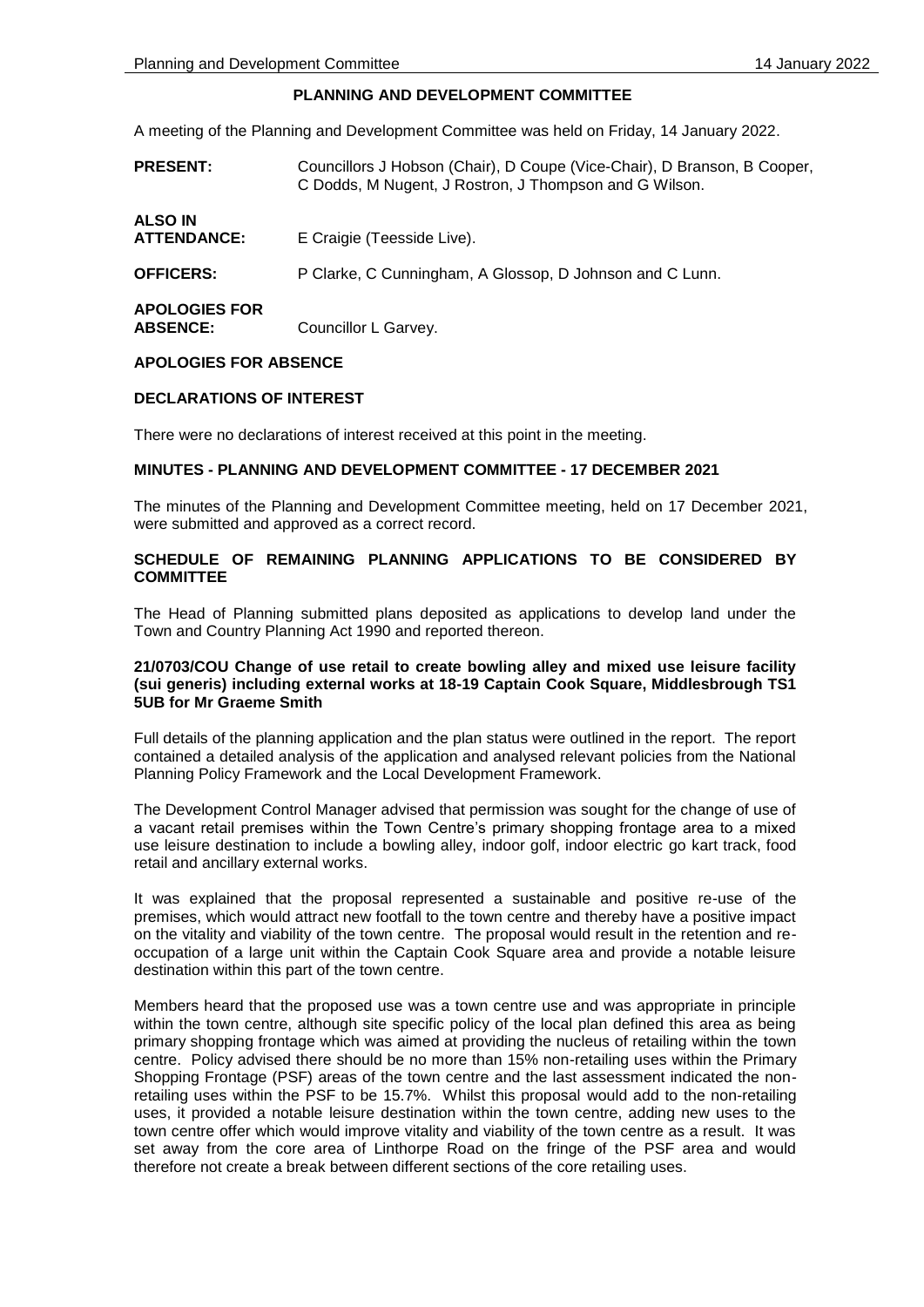Members heard that there had been no objections received and the recommendation was to approve the application, subject to conditions.

A Member made reference to the proposed 02:00 closing time and queried the necessity for this. In response, the Development Control Manager explained that the operating hours had been requested by the applicant and that demand / footfall would likely determine how late the premises stayed open. In terms of monitoring the premises to ensure that younger children vacated by 21:00, Members heard that this would be the operators' responsibility.

In response to a query regarding public consultation, the Development Control Manager advised that public site notices had been displayed at the former TJ Hughes site to alert people to the proposed plans.

A Member made reference to available car parking and queried whether the Captain Cook Square car park would have its opening hours extended, in order to accommodate the proposed closing time for the venue. It was indicated that the car park currently closed at 19:30 Monday to Saturday, and 18:00 on Sundays. In response, the Development Control Manager indicated that there were sufficient car parking facilities in the town centre to support the proposed activities into the evening. It was felt that there could be implications for taxis, etc. that would provide opportunity for the Council to review traffic management, but there was nothing to suggest that it would pose any issues within the locality.

A Member commented that the proposed development would bring increased footfall to the town centre.

In response to a request for clarification regarding the proposed operating hours, the Committee was advised that the planned 09:00-02:00 opening times would be on a seven-day per week basis. If it was intended that the premises would be licensed, restrictions would be determined/imposed by the licensing department.

**ORDERED** that the application be **Approved on Condition** for the reasons set out in the report.

### **ANY OTHER URGENT ITEMS WHICH IN THE OPINION OF THE CHAIR, MAY BE CONSIDERED.**

### **Planning Appeals**

In respect of appeal decisions, the Development Control Manager provided Members with detailed information on those that had recently been published by the Planning Inspectorate.

### **Appeal Ref: APP/W0734/D/21/3281822 234 Acklam Road, Middlesbrough TS5 8AA – Appeal Allowed**

The development proposed was a single storey rear extension.

The main issues in the determination of the appeal were the effects of the proposed development upon:

- The character and appearance of the host dwelling and the surrounding area; and
- The living conditions of the occupants of 232 Acklam Road, with regard to outlook, privacy, sunlight and daylight.

### **Appeal Ref: APP/W0734/D/21/3283289 11 Seathwaite, Middlesbrough TS5 8TX – Appeal Dismissed**

The development proposed was a double storey extension to the side of the property, with a single storey across the rear to meet the new extension.

The main issue in the determination of the appeal was the effect of the development on the character and appearance of the appeal property and the surrounding area.